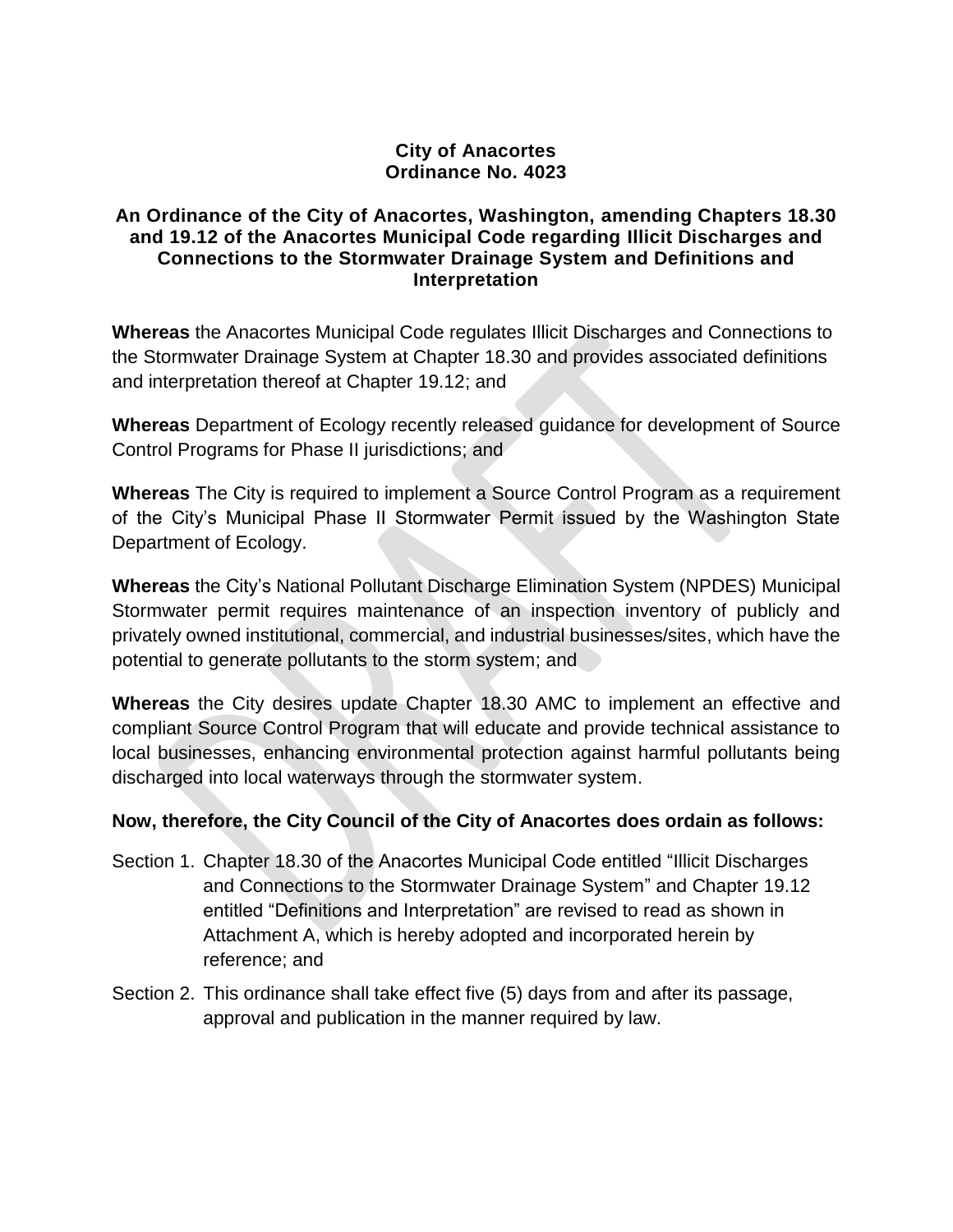**PASSED and APPROVED this \_\_\_\_ day of \_\_\_\_\_\_\_\_\_\_\_\_\_\_\_\_, 2022.**

## **CITY OF ANACORTES:**

Matt Miller, Mayor

**Attest:**

Steve Hoglund, City Clerk-Treasurer

**Approved as to Form:**

Darcy Swetnam, City Attorney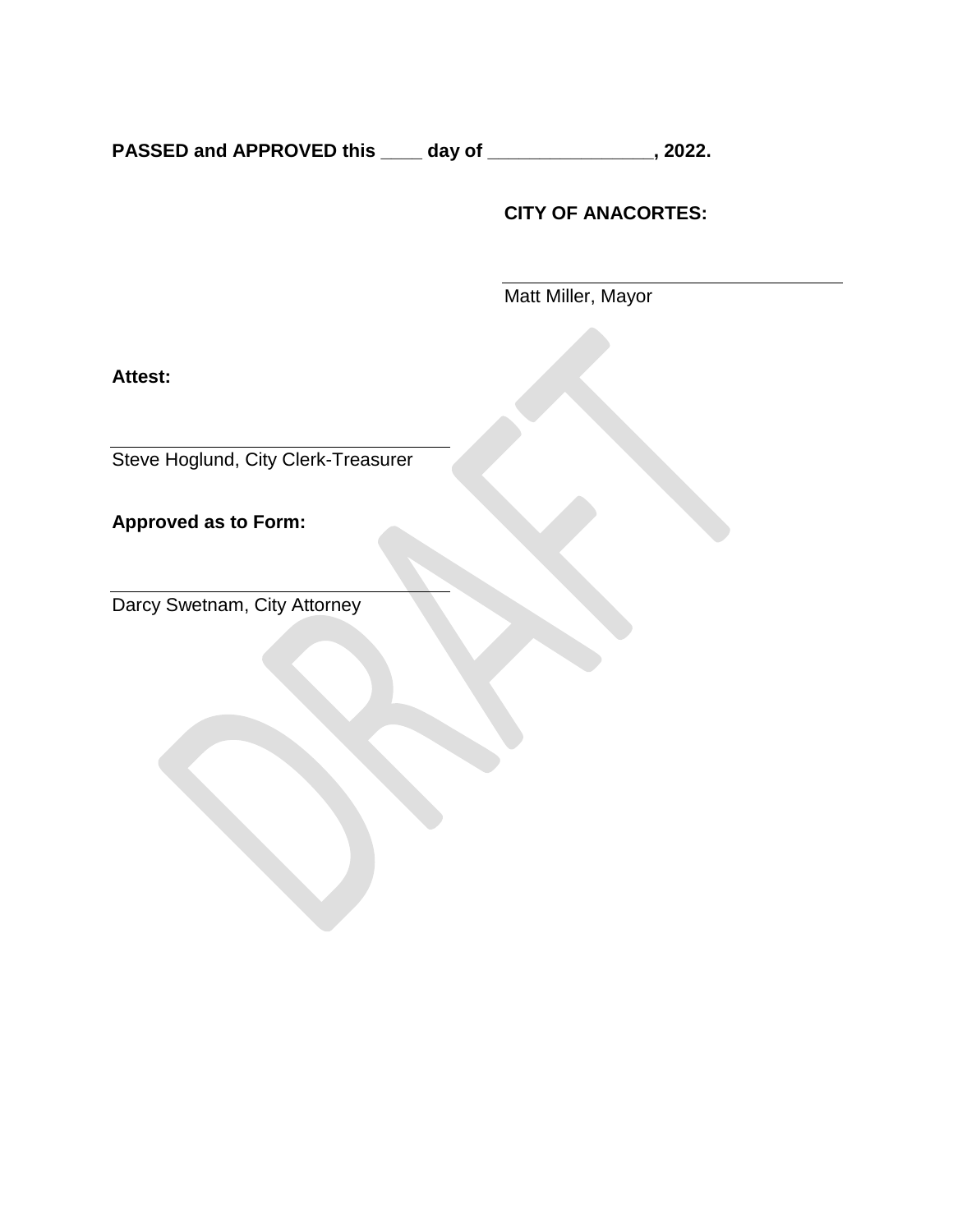## **Chapter 18.30 ILLICIT DISCHARGES AND CONNECTIONS TO THE STORMWATER DRAINAGE SYTEM**

#### **18.30.010 Purpose.**

The purpose of this chapter is to protect surface and groundwater quality by controlling the discharge of pollutants and to ensure ongoing compliance with the city's NPDES permit. (Ord. 2991 § 1 (Att. A), 2016)

## **18.30.020 Applicability.**

**Unless specifically exempted herein, this chapter applies to all discharges that occur in the City limits of Anacortes.**

**This chapter applies to the discharge of contaminants to surface water, stormwater and groundwater as set forth in Section 18.30.040 and requires certain sites and activities to utilize best management practices as set forth in Section 18.30.040E.**

#### **18.30.02030 Definitions.**

The definitions in AMC [19.05.100](https://anacortes.municipal.codes/AMC/19.05.100) apply to this chapter and are incorporated by reference. (Ord. 2991 § 1 (Att. A), 2016)

## **18.30.03040 Illicit discharges**.

## A. *Illicit Discharges Prohibited.*

1. No person may throw, drain, or otherwise discharge, or cause or allow others under its control to throw, drain, or otherwise discharge into the stormwater system any materials other than stormwater.

2. Illicit discharges include, but are not limited to solid waste; yard waste; dirt; sand; gravel, cement; paint products; human and animal waste; soap; detergent; antifreeze, oil, gasoline, grease, and all other automotive and petroleum products; pesticides; herbicides; fertilizers; flammable or explosive materials, metals in excess of naturally occurring amounts, whether in liquid or solid form; chemicals not normally found in uncontaminated water; solvents and degreasers; drain cleaners; commercial and household cleaning materials; acids; alkalis; ink; steam-cleaning waste; laundry waste; ammonia; chlorine; chlorinated swimming pool or hot tub water; domestic or sanitary sewage; animal carcasses; food and food waste; plaster and dry-wall compound.

B. *Allowable Discharges.* The following types of discharges are not illicit discharges for the purpose of this Chapter unless the Director determines that the type of discharge, whether singly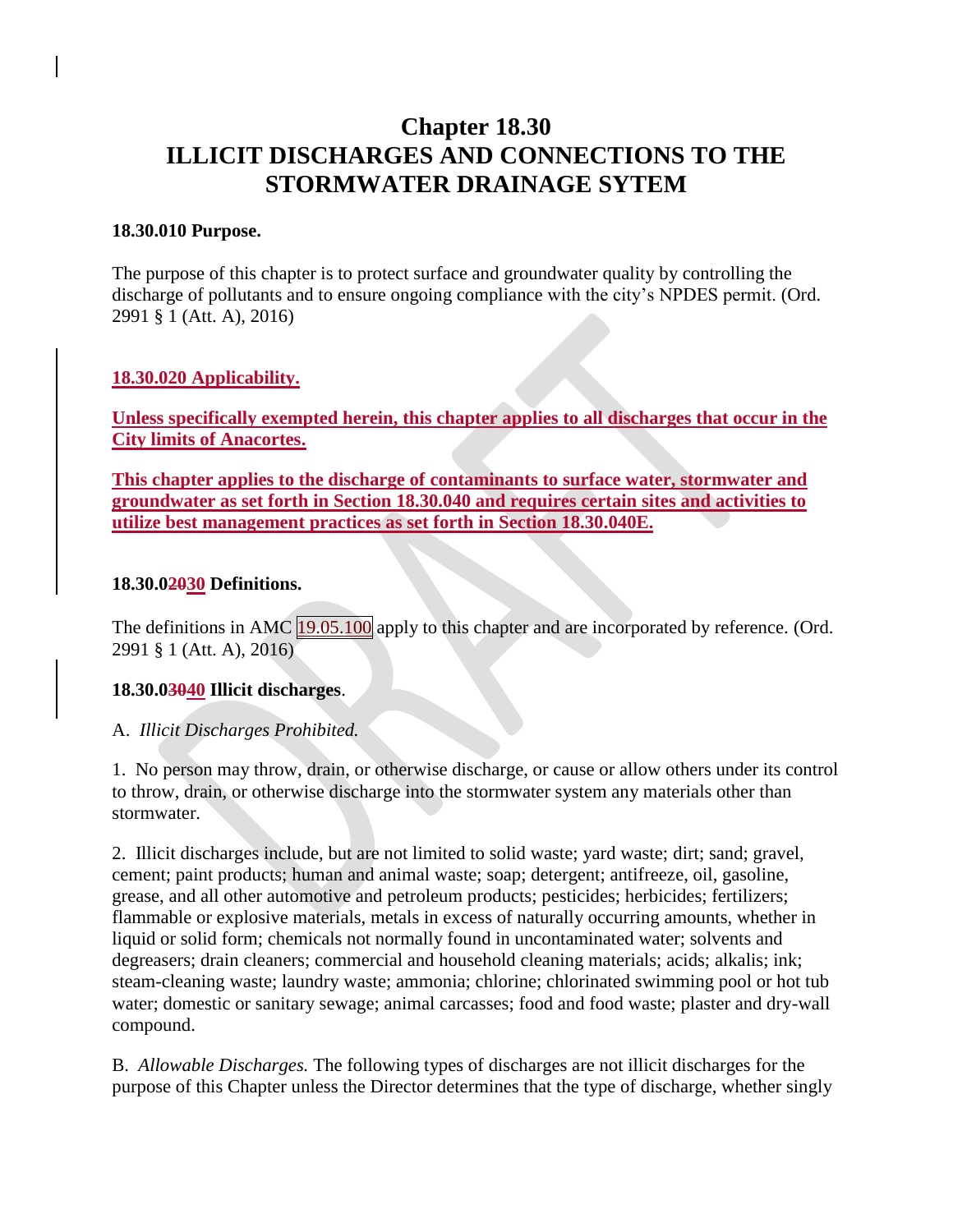or in combination with others, is causing or is likely to cause pollution of surface water or groundwater:

- 1. Diverted stream flows.
- 2. Rising groundwater.
- 3. Uncontaminated groundwater infiltration as defined in [40](https://anacortes.municipal.codes/US/CFR/40) CFR [35.2005\(20\).](https://anacortes.municipal.codes/US/CFR/40/35.2005(20))
- 4. Uncontaminated pumped groundwater.
- 5. Foundation drains.
- 6. Air conditioning condensation.
- 7. Irrigation water from agricultural sources that is commingled with urban stormwater.
- 8. Springs.
- 9. Water from crawl space pumps.
- 10. Footing drains.
- 11. Flows from riparian habitats and wetlands.
- 12. Discharges from emergency firefighting activities.

C. *Conditionally Allowed Discharges.* The following types of discharges are not illicit discharges for the purposes of this chapter if they meet the stated conditions, unless the director determines that the type of discharge, whether singly or in combination with others, is causing or is likely to cause pollution of surface water or groundwater:

1. Potable water, including water from water line flushing, fire hydrant system flushing, and pipeline hydrostatic test water. Planned discharges must be dechlorinated to a concentration of 0.1 ppm or less, pH-adjusted, if necessary and in volumes and velocities controlled to prevent resuspension of sediments in the stormwater system.

2. Lawn watering and other irrigation runoff are permitted but must be minimized.

3. *Dechlorinated swimming pool discharges.* These discharges must be dechlorinated to a concentration of 0.1 ppm or less, pH-adjusted, if necessary and in volumes and velocities controlled to prevent resuspension of sediments in the stormwater system. Discharges must be thermally controlled to prevent an increase in temperature of the receiving water.

4. Street and sidewalk wash water, water to control dust, and routine external building wash down that does not use detergents are permitted if the amount of street wash and dust control water is minimized. At active construction sites, street sweeping must be performed prior to washing the street.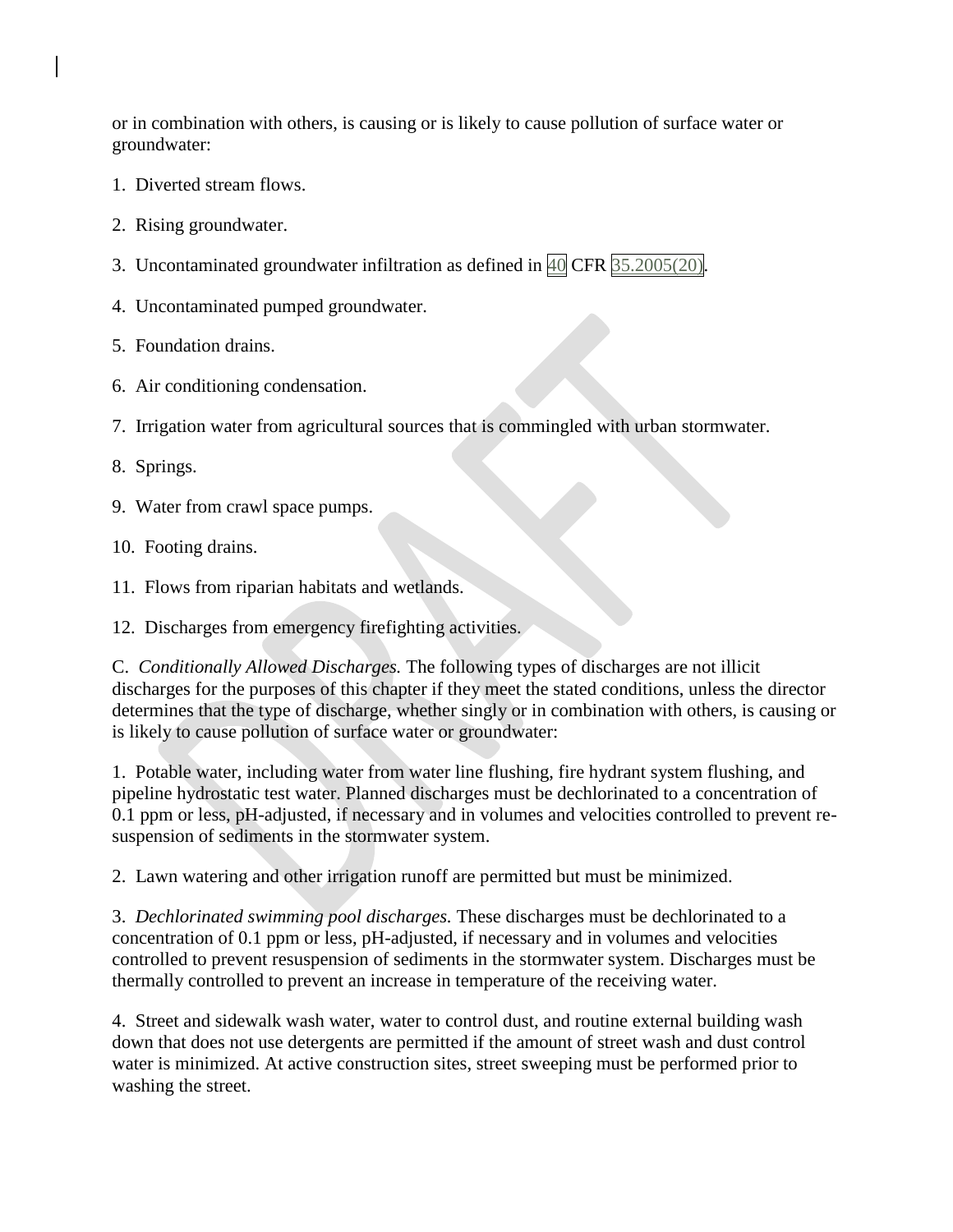5. Other non-stormwater discharges that are in compliance with the requirements of a stormwater pollution prevention plan (SWPPP) reviewed and approved by the City which addresses control of such discharges by applying AKART to prevent pollutants from entering surface or groundwater.

D. *Exemptions.*

1. The following discharges are exempt from the provisions of this section:

a. the regulated effluent from any commercial or municipal facility holding a valid State or Federal wastewater discharge permit or NPDES stormwater permit;

b. acts of God or nature not compounded by human negligence;

c. properly operating on-site domestic sewage systems.

2. A person does not commit an illicit discharge if:

a. that person has properly designed, constructed, implemented and is maintaining BMPs and is carrying out AKART, even if pollutants continue to enter surface and stormwater or groundwater; or

b. that person can demonstrate that there are no additional pollutants being discharged from the site above the background conditions of the water entering the site.

## E. *Best Management Practices (BMPs).*

1. Compliance with this Chapter must be achieved through the use of best management practices described in the Stormwater Management Manual or as described below.

2. BMPs must be applied to any business or residential activity that might result in illicit discharges. Any person storing or using materials containing contaminants in any manner that may result in a prohibited discharge shall implement the source control BMPs described in the stormwater management manual. Any person operating a facility or performing an activity described in the stormwater management manual or the City's NPDES permit shall implement the source control BMPs described therein for the facility or activity. Full implementation of the source control BMPs described in the stormwater management manual constitutes the minimum required actions an owner, occupant or operator of real property must take toward preventing prohibited discharges from the real property. Full implementation of the BMPs required by this section does not exempt a person from also complying with any other requirement of this chapter. In applying the stormwater management manual, the director must first require the implementation of source control BMPs. If these are not sufficient to prevent pollutants from entering stormwater, the director may require implementation of treatment BMPs as set forth in AKART. Full implementation of all stormwater BMPs required by an NPDES industrial stormwater permit or State Waste Discharge Permit shall constitute compliance with this section. (Ord. 2991 § 1 (Att. A), 2016)

## **18.30.04050 Illicit connections and uses.**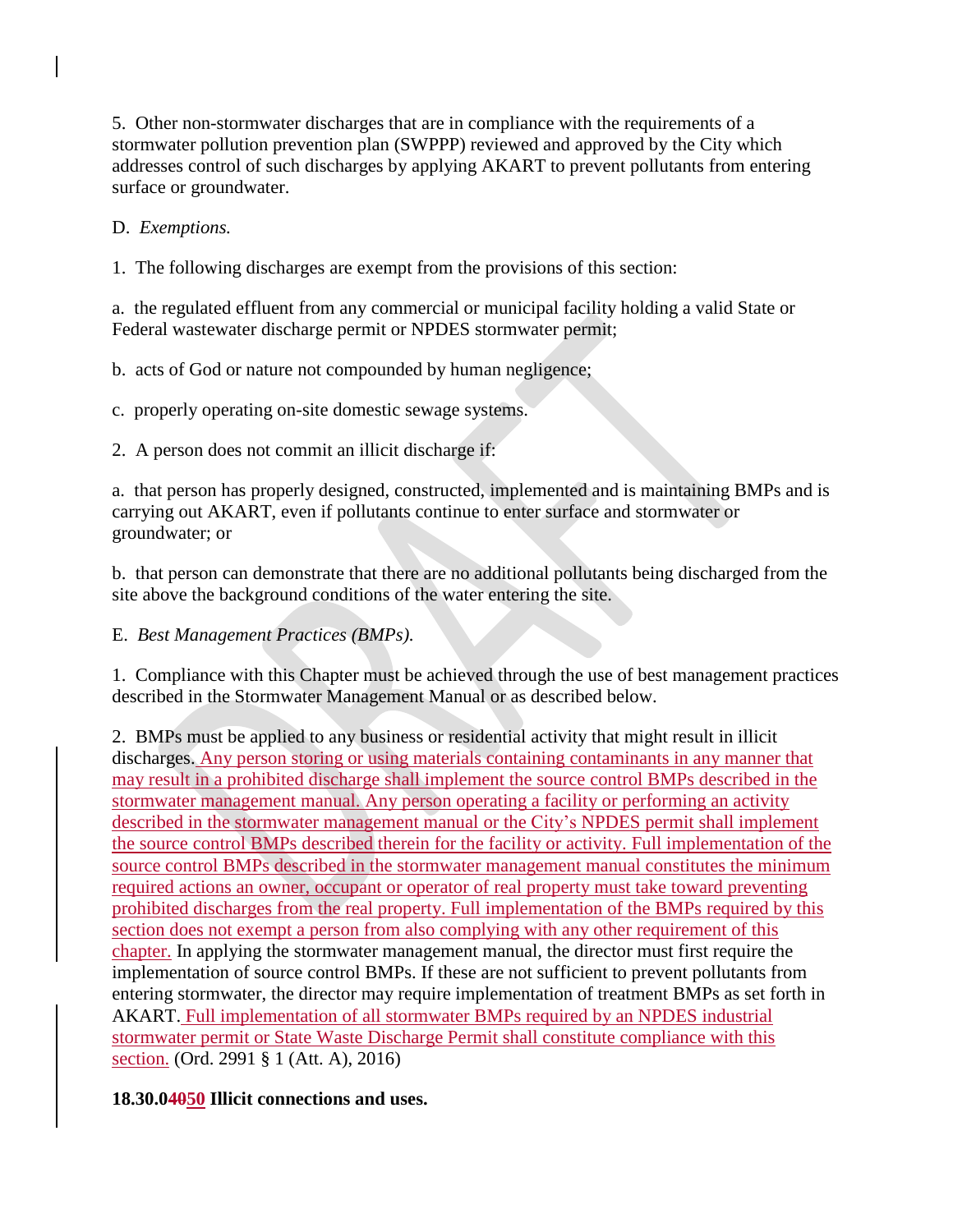A. No person may make, allow, use, or allow the continued existence of any connection to the stormwater system that could result in an illicit discharge.

B. Connections to the stormwater drainage system from the interiors of structures are prohibited.

C. Connections to the stormwater drainage system for any purpose other than to convey stormwater or groundwater are prohibited and must be eliminated. (Ord. 2991 § 1 (Att. A), 2016)

## **18.30.060 Inspections.**

A. The City must inspect facilities that perform activities that might result in prohibited discharges as specified in the stormwater management manual and the City's NPDES Permit.

B. The City may enter onto and inspect properties or facilities to determine compliance with this chapter if (1) the City has the right to enter onto the property or facility for purposes of inspection pursuant to an easement, covenant, license, search warrant or other instrument, or (2) the owner, occupant or operator of the property, or another person having apparent control or authority over the property, grants the City permission to enter and perform an inspection.

C. Whenever there is cause to believe that a violation of this chapter has been or is being committed, the City may inspect per AMC Title 20, Civil Enforcement and Penalties.

## **18.30.05070 Violations.**

A. A violation of this chapter is a class 1 civil infraction for each day it continues.

B. The director may impose a civil penalty of up to one thousand dollars per day per violation.

C. To abate a violation, the director may:

1. require implementation of stormwater BMPs described in the Stormwater Management Manual or AKART BMPs described in RCW [90.48.010](https://anacortes.municipal.codes/WA/RCW/90.48.010) and [90.48.520.](https://anacortes.municipal.codes/WA/RCW/90.48.520)

2. require the violator to sample and analyze any discharge, surface and stormwater, groundwater, or sediment, in accordance with the sampling and analytical procedures and requirements determined by the director, and provide that analysis to the director.

3. make inspections as required to determine compliance, including observation of BMPs or sampling surface and stormwater or groundwater as often as may be necessary.

D. The city attorney is authorized to take other actions, including actions for injunctive or other relief, to enforce the provisions of this chapter. (Ord. 2991 § 1 (Att. A), 2016)

## **18.30.080 Intent.**

This chapter is enacted as an exercise of the City's power to protect and preserve the public health, safety, and welfare. Its provisions shall be liberally construed to give full effect to the objectives and purposes for which it was enacted. This chapter is not enacted to create or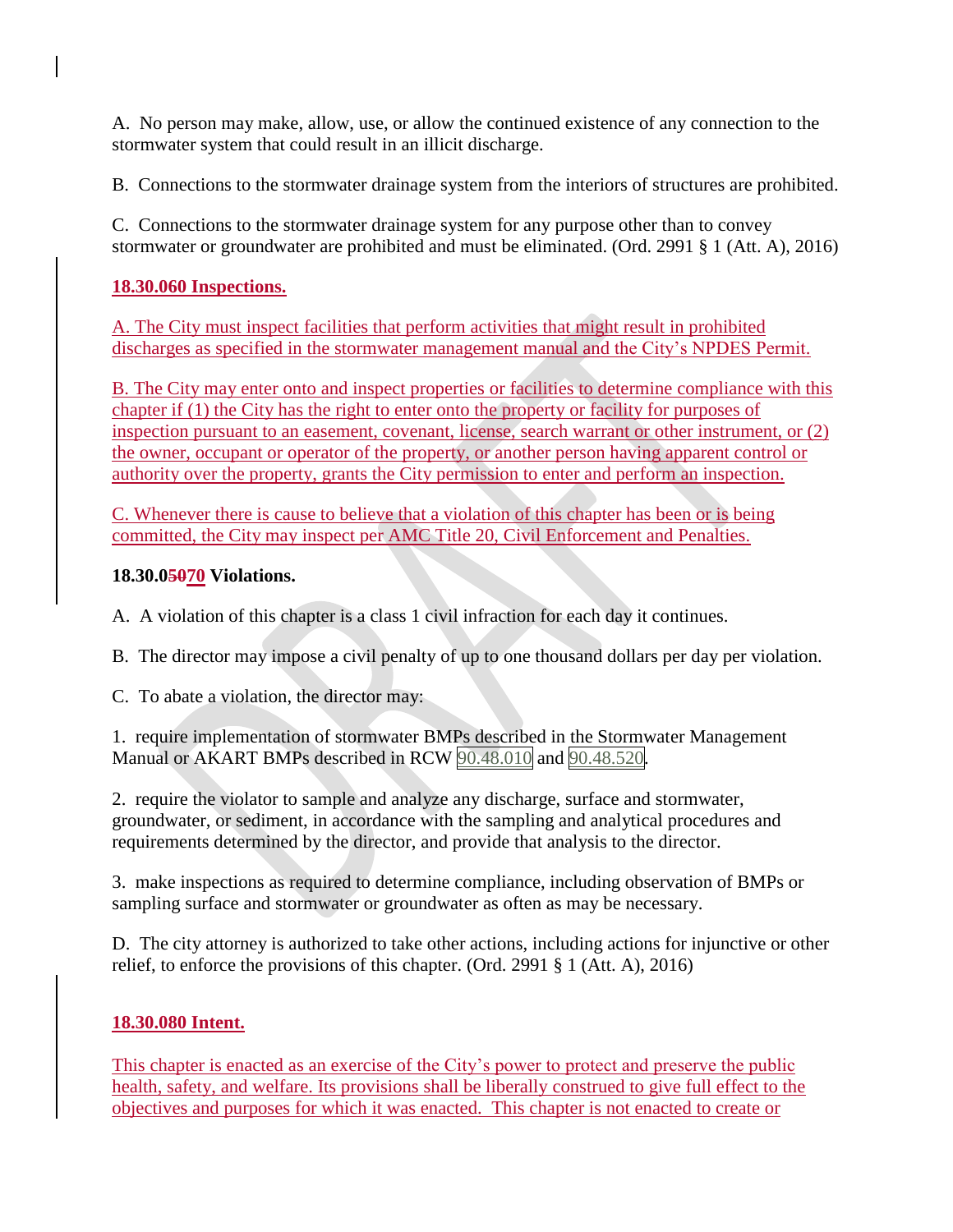otherwise establish or designate any particular class or group of persons who will or should be especially protected or benefitted by the terms of this chapter.

## **18.30.90 Liability.**

A. Nothing contained in this chapter is intended to be nor may be construed to create or form the basis for any liability on the part of the city, or its officers, employees or agents, for any injury or damage resulting from the failure of an owner of property or land to comply with the provisions of this chapter, or by reason or in consequence of any inspection, notice, order, certificate, permission or approval authorized or issued or done in connection with the implementation or enforcement of this chapter, or by reason of any action or inaction on the part of the city related in any manner to the enforcement of this chapter by its officers, employees or agents.

B. Any city employee charged with the enforcement of this chapter, acting in good faith and without malice on behalf of the city in the discharge of his/her duties, may not be personally liable for any damage that may accrue to persons or property as a result of any act required or by reason of any act or omission in the discharge of his/her duties. Any suit brought against an employee because of such act or omission performed by him/her in the enforcement of any provision of this chapter shall be defended by the city.

# **Chapter 19.12 DEFINITIONS AND INTERPRETATION**

#### **19.12.020 Definitions.**

#### G. G Definitions.

"Groundwater" means water in a saturated zone or stratum beneath the land surface or a surface waterbody.

#### I. I Definitions.

"Illicit discharge" means any discharge to the stormwater system that is not composed entirely of stormwater or of allowable stormwater discharges as adopted in AMC 18.30.030

N. N Definitions.

"National Pollutant Discharge Elimination System (NPDES)" means the part of the federal Clean Water Act, which requires point source dischargers to obtain permits. These permits are referred to as NPDES permits and, in Washington State, are administered by the Washington State Department of Ecology.